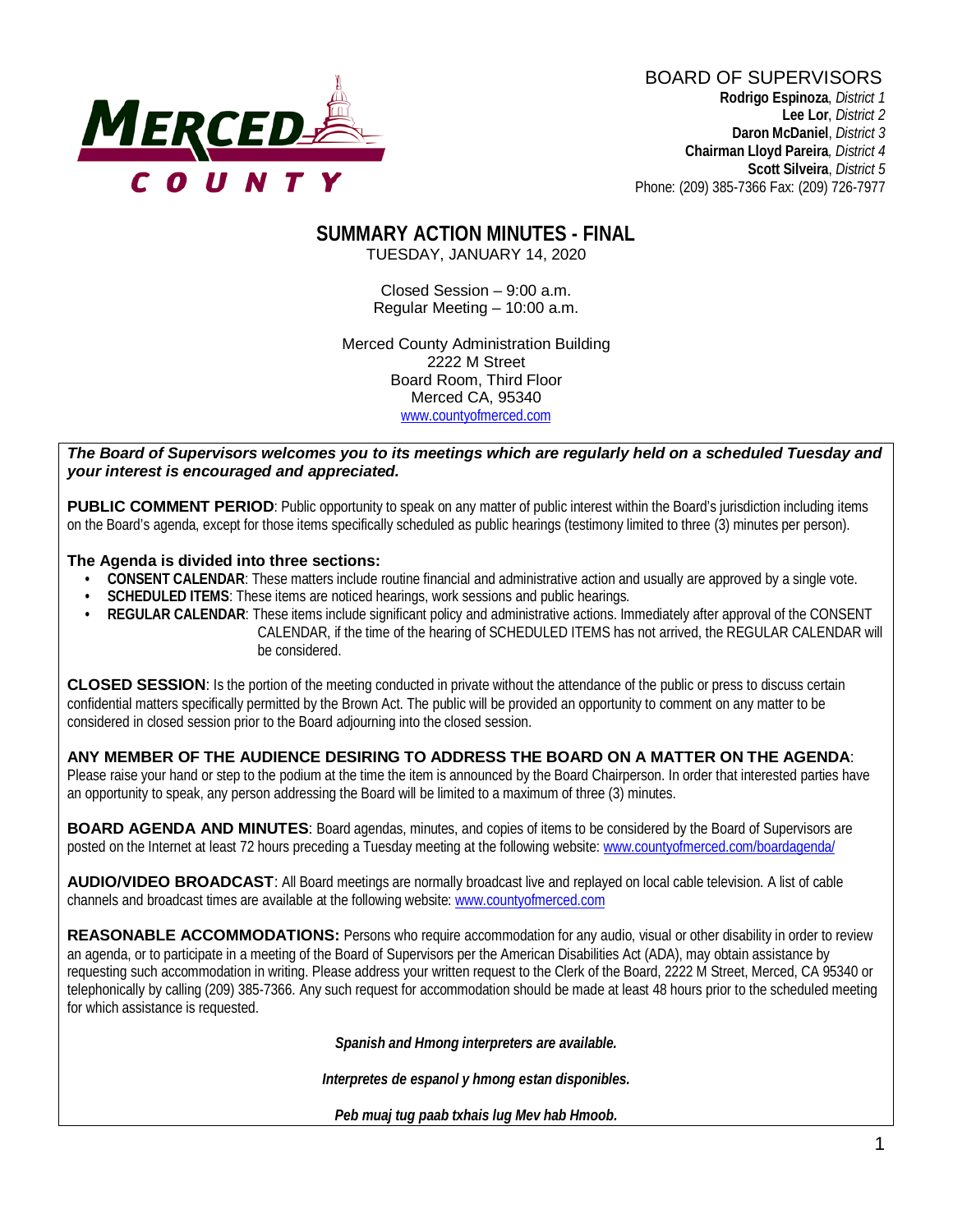#### SCHEDULED ITEMS

#### **9:00 A. M. THE PUBLIC IS INVITED TO SPEAK ON ANY ITEM ON THE AGENDA-TESTIMONY IS LIMITED TO THREE MINUTES PER PERSON**

#### **CLOSED SESSION:**

It is the intention of the Board to meet in Closed Session concerning Existing Litigation pursuant to Government Code Section 54956.9(d)(1): 1) AT&T Mobility LLC, et al. v. County of Merced, Merced Superior Court Case No. 19CV-05028; 2) Garcia v. County of Merced, et al., Merced Superior Court Case No. 17CV-02567; and 3) County of Merced, et al v. Amerisourcebergen Drug Corporation et al.; Case No. 1:18-op-45643-DAP (1:17-MD-2804)

#### **THE BOARD RECESSED AT 9:02 A.M. WITH SUPERVISOR ESPINOZA NOT PRESENT AND RECONVENED AT 10:00 A.M. WITH ALL MEMBERS PRESENT, AND THE CHAIRMAN ADVISED STAFF WAS GIVEN DIRECTION**

#### **GOVERNMENT CODE SECTION 54954.2 COMPLIANCE (LATE AGENDA ITEMS)**

**10:00 A. M. INVOCATION led by Hub Walsh, Creekside Evangelical Free Church/PLEDGE OF ALLEGIANCE**

> **PUBLIC OPPORTUNITY TO SPEAK ON ANY MATTER OF PUBLIC INTEREST WITHIN THE BOARD'S JURISDICTION INCLUDING ITEMS ON THE BOARD'S AGENDA, EXCEPT FOR THOSE ITEMS SPECIFICALLY SCHEDULED AS PUBLIC HEARINGS (TESTIMONY LIMITED TO THREE MINUTES PER PERSON)**

#### *REVIEW BOARD ORDER – SEE PAGE 10*

**APPROVAL OF CONSENT AGENDA CALENDAR (ITEMS #1 - 9)**

#### **PRESENTATION:**

#### **NOMINATION OF CHAIRMAN AND VICE CHAIRMAN FOR THE YEAR 2020 THE BOARD NOMINATES SUPERVISOR ESPINOZA AS 2020 CHAIRMAN AND SUPERVISOR LOR AS 2020 VICE-CHAIRMAN AYES: ALL**

#### **REPORTS/BOARD DIRECTION**

County Executive Officer, County Counsel, Board of Supervisors Members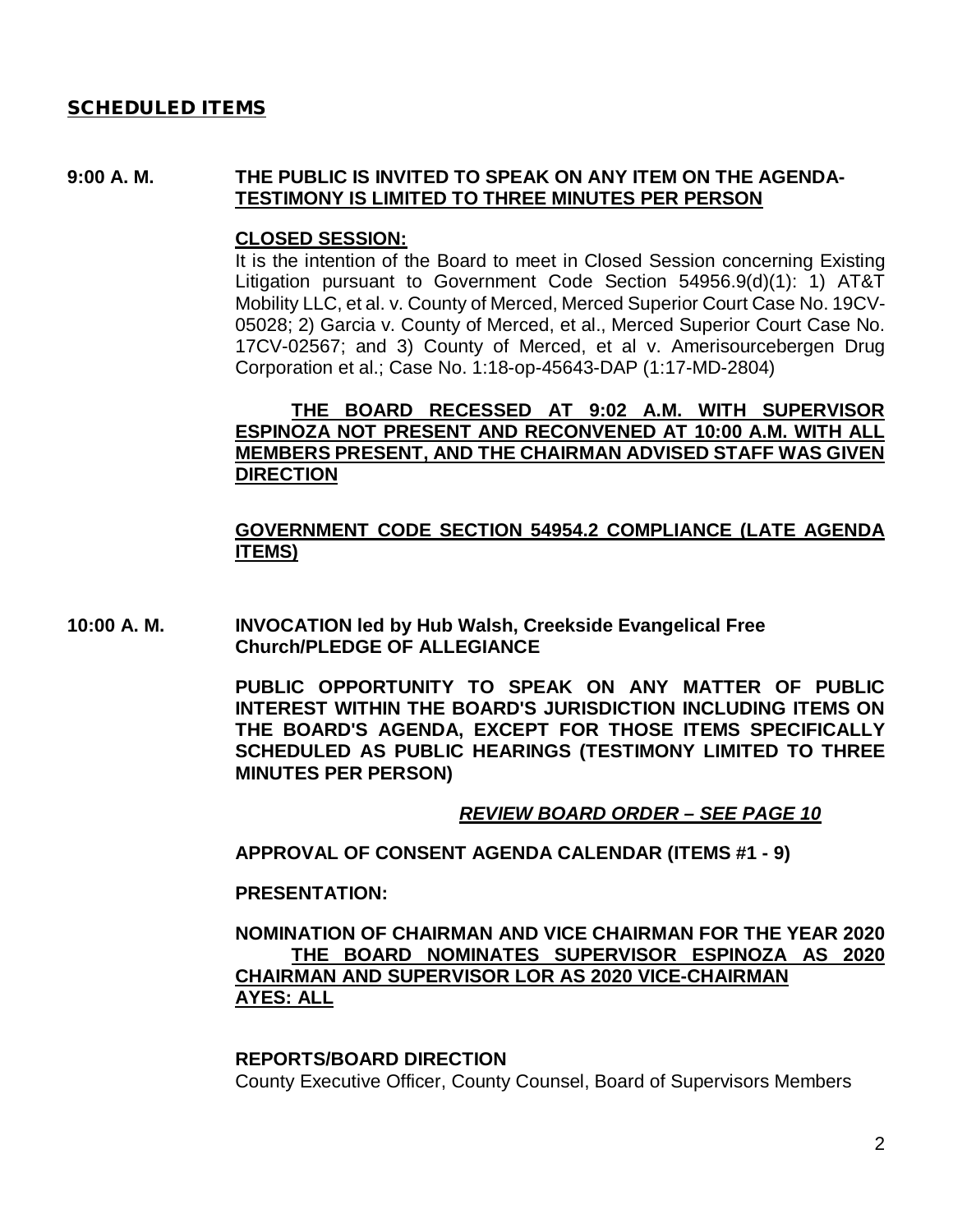#### CONSENT CALENDAR (Items # 1-9) **APPROVED AS RECOMMENDED AYES: ALL**

# **Health**

- 1. Set a Public Hearing for January 28, 2020 to consider the Report of Demolition of the structures located at 13638 Volta Road, Los Banos, CA 93635 (APN: 081-060-021) and to consider authorizing the Auditor-Controller and Tax Collector to assess the cost of demolition for a total amount of \$30,962.21, on the Assessment Roll as a Special Assessment and a lien on the property, pursuant to the Uniform Housing Code Section 1605.3, or obligate the property owner to pay all costs of demolition, pursuant to the Uniform Housing Code Section 1605.2.
- 2. 1) Retroactively approve Amendment Contract No. 2016190 with Community Partners for the California Accountable Communities for Health Initiative increasing the term from September 1, 2017 through August 31, 2019 to September 1, 2017 through August 31, 2021, for a total contract amount of \$800,000; and 2) Authorize the Director of Public Health or designee to electronically sign all copies of the grant agreement.

#### Workforce Investment

- 3. Accept Modification two (2) to Subgrant AA011015 (Amendment Contract No. 2019275) incorporating Second Round Workforce Innovation and Opportunity Act (WIOA) Formula funding under grant codes 202, 293, 502, and 541 for Program Year 2019-2020 in the amount of \$4,993,797 to provide employment related services to adults and dislocated workers in Merced County.
- 4. Approve and authorize the Chairman to sign Amendment Contract No. 2019259 with the Arbor E&T, LLC dba ResCare Workforce Services to provide Workforce Innovation and Opportunity Act (WIOA) adult and dislocated workers services.

# Executive Office

5. Act on Claim for Damages submitted by Miguel Rodriguez Cortez as recommended by Risk Management and County Counsel.

#### Board Recognition

- 6. Certificate of Recognition to Oscar Eduardo Medrano Flores for receiving his Bachelor of Science in Bio Engineering from the University of California, Merced presented December 13, 2019.
- 7. Certificates of Recognition for the Executive Leadership Program E3 Workgroup's contributions to the development of the Merced County Mission, Vision, and Value Statements to Mary Ellen Arana, Lacey Kiriakou, David Mirrione, Sommer Moniz, and Dave Robinson, presented December 17, 2019.
- 8. Certificates of Recognition for graduation from Veterans Treatment Court to Tamil Sterlin Blackshire, John Jackson, Scott Allen Mentz and John Nicolas Rea, presented December 17, 2019.
- 9. Certificate of Recognition for graduation from Merced County Drug Treatment Court to Maria Hernandez, presented December 27, 2019.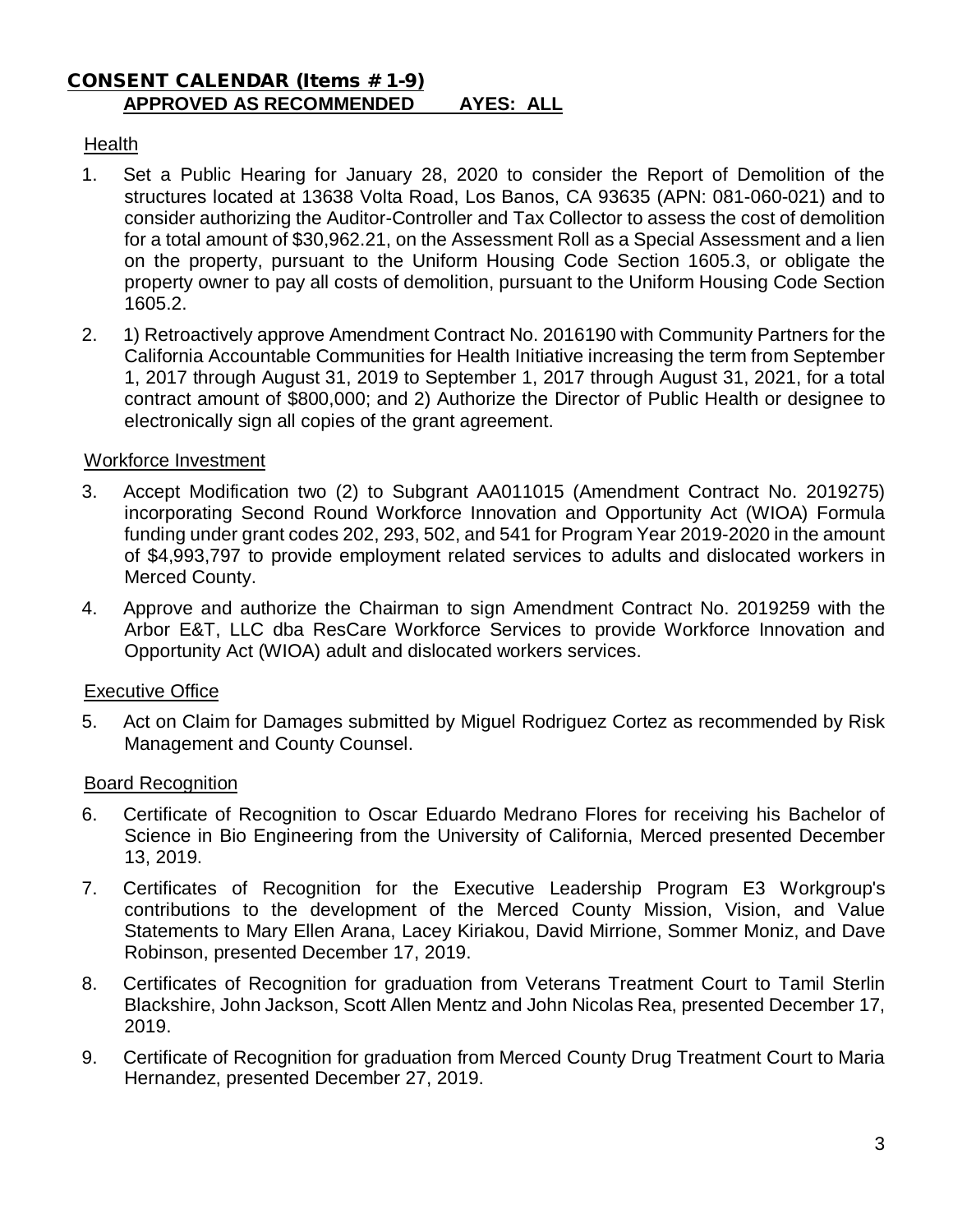# REGULAR CALENDAR

# BOARD ACTION

#### PUBLIC WORKS

10. 1) Find that an approximately 14,745 square feet portion of County-owned real property located west of the intersection of Coffee and Mission Avenue in Merced County, is not necessary for current or future needs of the County and that the estimated value is less than twenty five thousand dollars (\$25,000); and 2) Approve the Real Estate Sale Agreement with Shemoil Moradzadeh to sell surplus property located west of the intersection of Coffee and Mission Avenue for \$10,000, and authorize the Chairman to sign the Sale Agreement and Quitclaim Deed.

# **AUTHORIZED CONTRACT NO. 2020001 AS RECOMMENDED AYES: ALL**

11. Pursuant to Public Contract Code section 22050, determine that an emergency exists and there is a need to continue the repairs to the Atwater Veterans Hall roof without giving notice to bid the project. (4/5 Vote Required)

# **APPROVED AS RECOMMENDED AYES: ALL**

12. 1) Find the project is exempt from California Environmental Quality Act (CEQA) review under Government Code section 65660, Subdivision (b), and Section 15268 of the CEQA guidelines; 2) Approve the reduction in size of the project from 34,000 S.F. to approximately 15,000 S.F.; 3) Establish the project budget at \$5,000,000, contingent upon approval of the related budget transfers and award of Central California Alliance for Health Grant; 4) Confirm the project site address as 1411 "B" Street (East 13th and "B" Street); 5) Direct staff to begin plans and design work for the project; 6) Direct staff to return to the Board for consideration/approval of project design and operations; 7) Authorize the Director of Public Works to negotiate and execute, without engaging in a competitive process, and after review by County Counsel, Purchasing and Risk, a contract with CRATE in an amount not to exceed \$2,750,000 for the purchase of approximately 45 modified shipping containers for use in the creation of the Navigation Center and Homeless Shelter capable of housing at least 75 people in dormitory style accommodations; and 8) Approve related budget transfers. (4/5 Vote Required)

# **AUTHORIZED CONTRACT NO. 2020002 AS RECOMMENDED AYES: ALL** *REVIEW BOARD ORDER – SEE PAGES 10 - 12*

13. 1) Authorize the Director of Public Works or his designee to electronically submit a \$2,500,000 grant application to the Central California Alliance for Health prior to the January 21, 2020 deadline; 2) Authorize match of \$2,500,000 from Senate Bill 850 allocation to the County of Merced which has already been received; 3) Authorize the Director of Public Works to sign all documents relating to the grant application; and 4) Direct Public Works to return to the Board with the application results and to accept award.

# **APPROVED AS RECOMMENDED AYES: ALL**

# AG COMMISSIONER

14. Retroactive approval of Contract with California Department of Food and Agriculture (CDFA) for Insect Pest Detection trapping activities and adopt Resolution.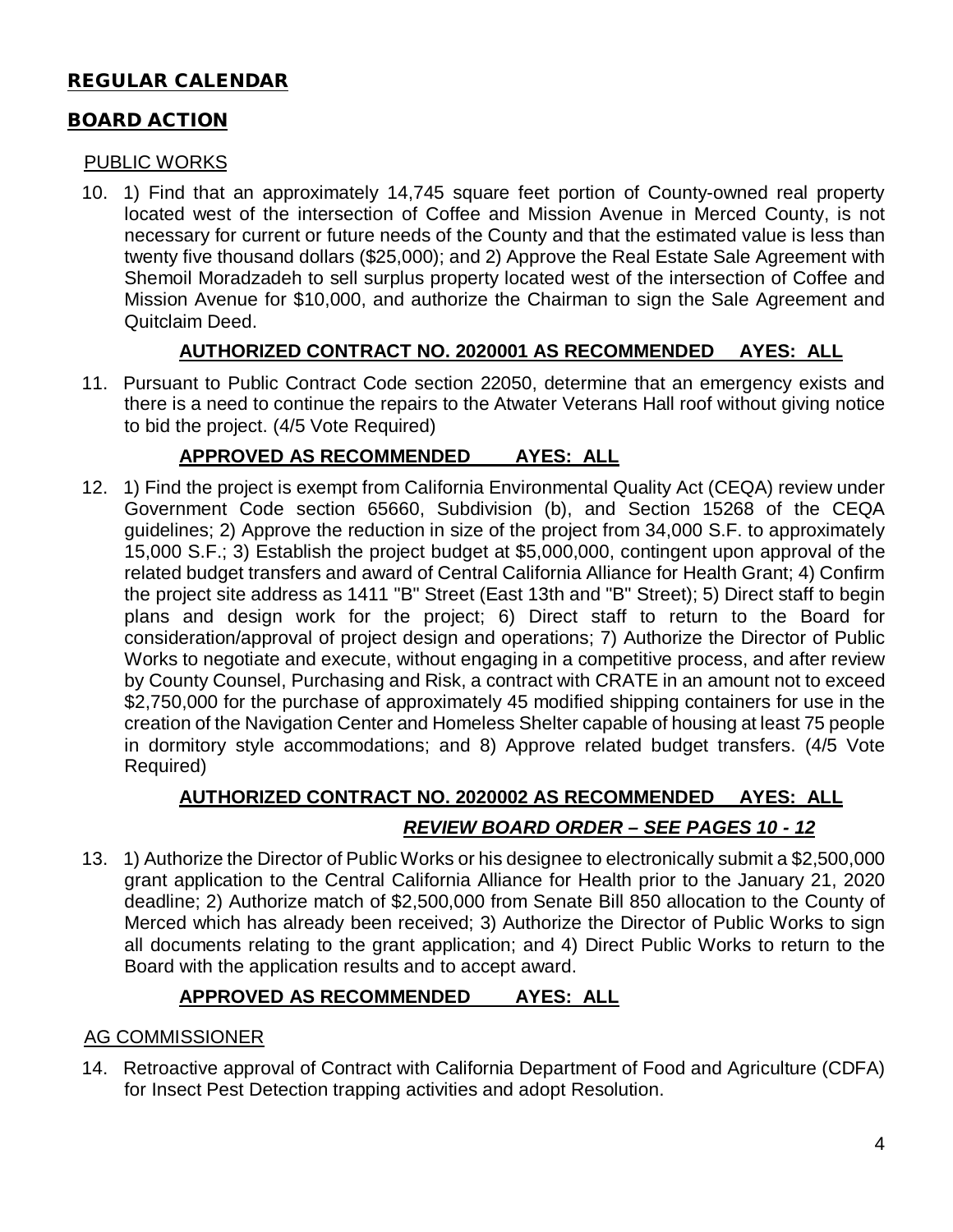#### **AUTHORIZED CONTRACT NO. 2020003 AND ADOPTED RESOLUTION NO. 2020- 01 AS RECOMMENDED AYES: ALL**

# HEALTH

15. 1) Ratify the submission of a voluntary non-binding letter of intent to participate in the Adolescent Family Life Program; 2) Ratify the submission of an application to the California Department of Public Health/Maternal, Child and Adolescent Health Division for the Adolescent Family Life Program; 3) Approve Director of Public Health to sign the application cover page; and 4) Return to the Board for contract approval if awarded.

# **APPROVED AS RECOMMENDED AYES: ALL**

16. 1) Terminate the current Contract No. 2015006 Child Health and Disability Program Memorandum of Understanding with the Central California Alliance for Health; 2) Approve the no-cost Memorandum of Understanding between Central California Alliance for Health and Merced County for coordination of Child Health and Disability Primary Care Services for a two year term; and 3) Return to the Board with an informational item prior to renewal.

# **AUTHORIZED CONTRACT NO. 2020004 AS RECOMMENDED AYES: ALL**

17. 1) Approve submission of an application to the California Department of Health and Human Services Administration for the three (3) year Community Living Grant program; 2) Ratify the signing of the non-binding letter of intent by the Director of Public Health to participate in the Administration for Community Living Grant Program; and 3) Approve submittal of the grant application and return to the Board if awarded this grant.

# **APPROVED AS RECOMMENDED AYES: ALL**

18. 1) Ratify the Grant Agreement with the California Endowment for the Health Equity Project to increase awareness of the social determinants of health; 2) Authorize the Director of Public Health or designee to electronically sign all copies of the Grant Agreement; and 3) Approve related Budget Transfer. (4/5 Vote Required)

# **AUTHORIZED CONTRACT NO. 2020005 AS RECOMMENDED AYES: ALL**

# *REVIEW BOARD ORDER – SEE PAGE 12*

19. 1) Ratify the submission of a voluntary non-binding letter of intent to participate in the Project Empowerment funding opportunity; 2) Ratify the submission of an application to the California Department of Public Health - Office of AIDS for the four year Project Empowerment Grant; 3) Approve the Director of Public Health to sign the application cover page; and 4) Return to the Board for contract approval if awarded this grant.

# **APPROVED AS RECOMMENDED AYES: ALL**

# BEHAVIORAL HEALTH AND RECOVERY SERVICES

20. 1) Rescind the action taken by the Board on October 22, 2019 which approved Standard Agreement No. 18-95256 due to incorrect information contained within the contract provided by the California Department of Health Care Services; 2) Approve and authorize the Chairman to sign a new Standard Agreement No 18-95256, including all related contract documents, with corrected information and revised Exhibit B, retroactive for the term of July 1, 2018 to June 30, 2021 with the California Department of Health Care Services for the zero-dollar Performance Contract; and 3) Adopt the Resolution.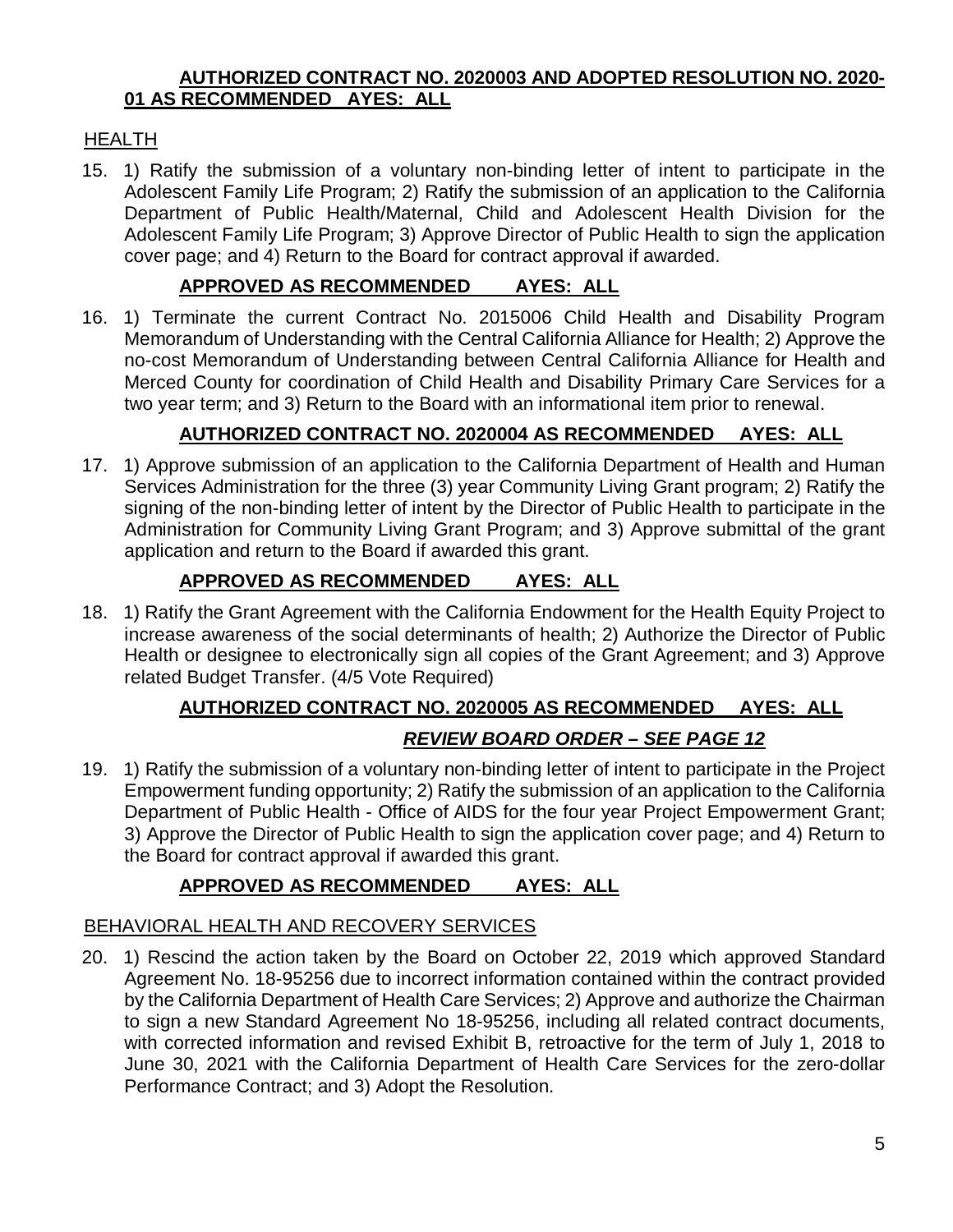#### **AUTHORIZED CONTRACT NO. 2020006 AND ADOPTED RESOLUTION NO. 2020- 02 AS RECOMMENDED AYES: ALL**

21. Contract with Merced Rescue Mission for homeless services and approve related budget transfer. (4/5 Vote Required)

# **AUTHORIZED CONTRACT NO. 2020007 AS RECOMMENDED AYES: ALL**

22. Approve and adopt the Behavioral Health Advisory Board Bylaws, as approved by the Behavioral Health Advisory Board at their August 6, 2019 meeting.

# **APPROVED AS RECOMMENDED AYES: ALL**

#### HUMAN SERVICES AGENCY

23. Contract with the California Department of Health Care Services for Medi-Cal Health Enrollment Navigators Project program and authorize the Department Head to sign the contract.

# **AUTHORIZED CONTRACT NO. 2020008 AS RECOMMENDED AYES: ALL**

#### DISTRICT ATTORNEY

24. 1) Adopt a Resolution authorizing the District Attorney's participation in the County Victim Services (XC) Program, authorizing the District Attorney to execute the grant award agreement and any modifications, amendments and extensions, and authorizing the District Attorney and Chairman to sign the Certification of Assurance of Compliance; 2) Ratify the submission of the County Victim Services (XC) Program proposal in the amount of \$261,508 for calendar year 2020 by the District Attorney; 3) Approve and authorize the Chairman to sign the associated contract with Court Appointed Special Advocates (CASA) of Merced County for foster youth services in the amount of \$176,700 for the period January 1, 2020 through December 31, 2020; and 4) Approve related budget transfer. (4/5 Vote Required)

# **AUTHORIZED CONTRACT NO. 2020012 AND ADOPTED RESOLUTION NO. 2020- 03 AS RECOMMENDED AYES: ALL**

# LIBRARY

25. 1) Authorize the Merced County Librarian or her designee to electronically submit a \$250,000 grant application to the California State Library prior to the January 20, 2020 deadline; 2) Authorize the Merced County Librarian to sign all documents relating to the grant; 3) Authorize match of \$50,000 from Merced County Trust Account #02958; and 4) Direct the Merced County Librarian to return to the Board with application results and to accept award.

# **APPROVED AS RECOMMENDED AYES: ALL**

#### PROBATION

26. Memorandum of Understanding with California State University Stanislaus allowing university students to participate in internships with the Merced County Probation Department for a oneyear period, renewing automatically for up to four years commencing when the MOU is fully executed.

# **AUTHORIZED CONTRACT NO. 2020009 AS RECOMMENDED AYES: ALL** *REVIEW BOARD ORDER – SEE PAGES 12 AND 13*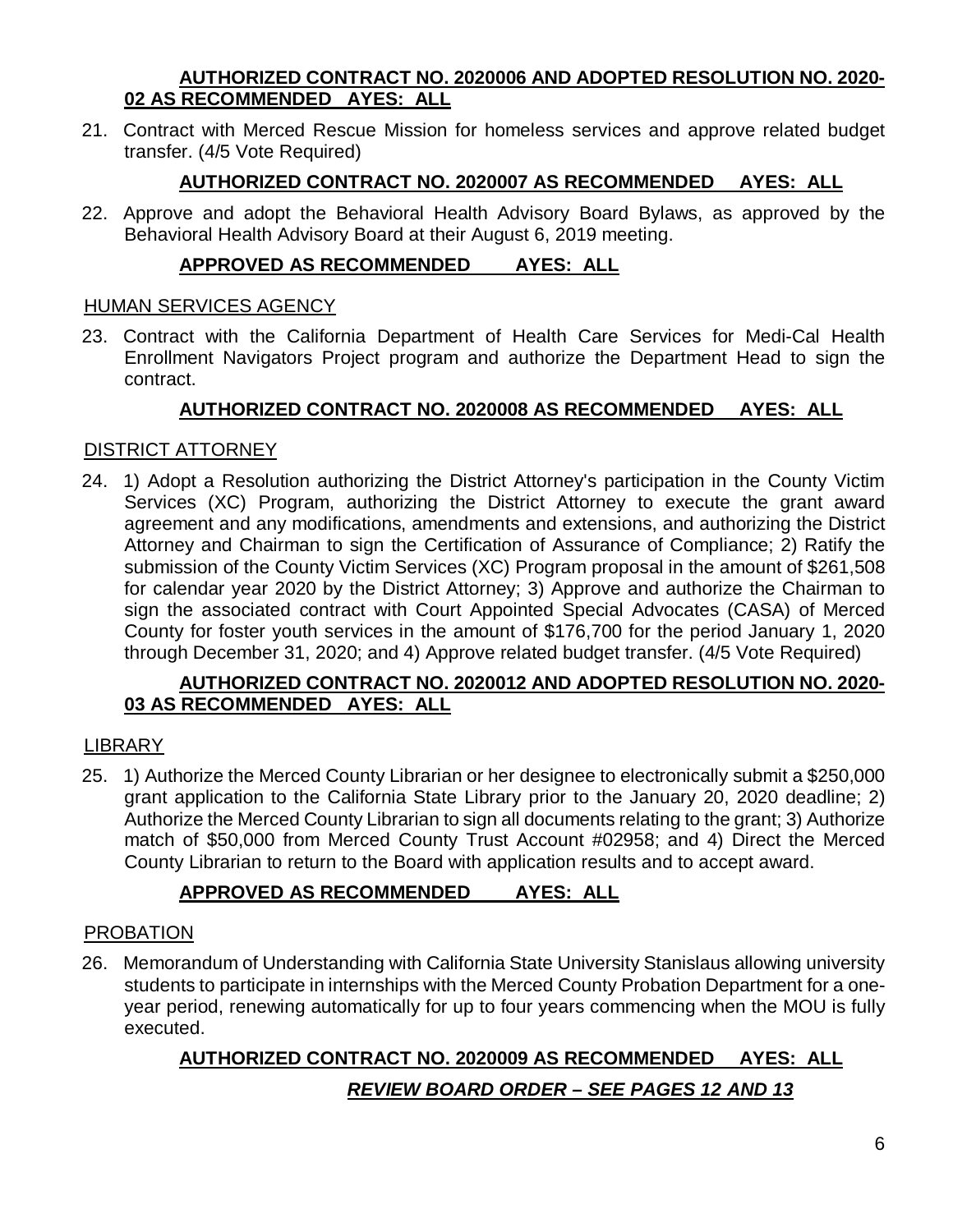# **ELECTIONS**

27. 1) Adopt the resolution to call for and consolidate the Presidential Primary Election on March 3, 2020 with: County Elected offices and the listed City and School District Measure elections; and 2) Authorize the Elections Division of the Registrar of Voters/Elections Department to procure and furnish those election services requested by each entity as more fully set forth in their Resolutions, and to submit a cost bill to each entity for reimbursement of the election services provided to them.

# **ADOPTED RESOLUTION NO. 2020-04 AS RECOMMENDED AYES: ALL**

# FIRE

28. Approve and authorize the Chairman to sign the five-year agreement, 2019/2020 through 2023/2024 academic school years, which replaces the previous agreement with the District that the County executed on November 6, 2018, providing that the Merced County Fire Department will provide instruction, training, facilities, equipment and other services for firefighter training to the Merced College District, with the District providing reimbursement to the County in an amount not to exceed \$46,000 per year.

# **AUTHORIZED CONTRACT NO. 2020010 AS RECOMMENDED AYES: ALL**

# COUNTY COUNSEL

29. Deny the Claim for Refund of Property Taxes claim submitted by Pacific Bell for the amount of \$154,352 levied for the fiscal year of 2015-2016 and authorize the Chairman to execute and direct the Clerk to send the Denial of Claim.

# **APPROVED AS RECOMMENDED AYES: ALL**

30. Deny the Claim for Refund of Property Taxes claim submitted by AT&T Mobility, LLC for the amount of \$50,887 levied for the fiscal year of 2015-2016 and authorize the Chairman to execute and direct the Clerk to send the Denial of Claim.

# **APPROVED AS RECOMMENDED AYES: ALL**

31. Deny the Claim for Refund of Property Taxes claim submitted by T-Mobile West, LLC for the amount of \$13,202.37 levied for the fiscal year of 2015-2016 and authorize the Chairman to execute and direct the Clerk to send the Denial of Claim.

# **APPROVED AS RECOMMENDED AYES: ALL**

32. Adopt resolution to amend Resolution No. 2012-121 at Sections 2 and 4 to decrease the required membership of the Planada Municipal Advisory Council from seven (7) to five (5) members, and to re-establish the staggered terms in such a manner to reflect the decreased membership totals. Guadalupe Barriga's current term shall be extended two years expiring March 31, 2023. Samuel Arellano and John Chavez's current terms shall be extended two years expiring on March 31, 2025.

# **ADOPTED RESOLUTION NO. 2020-05 AS RECOMMENDED AYES: ALL**

# **SHERIFF**

33. Contract with Superior Court of California for Court Security Services.

# **AUTHORIZED CONTRACT NO. 2020011 AS RECOMMENDED AYES: ALL**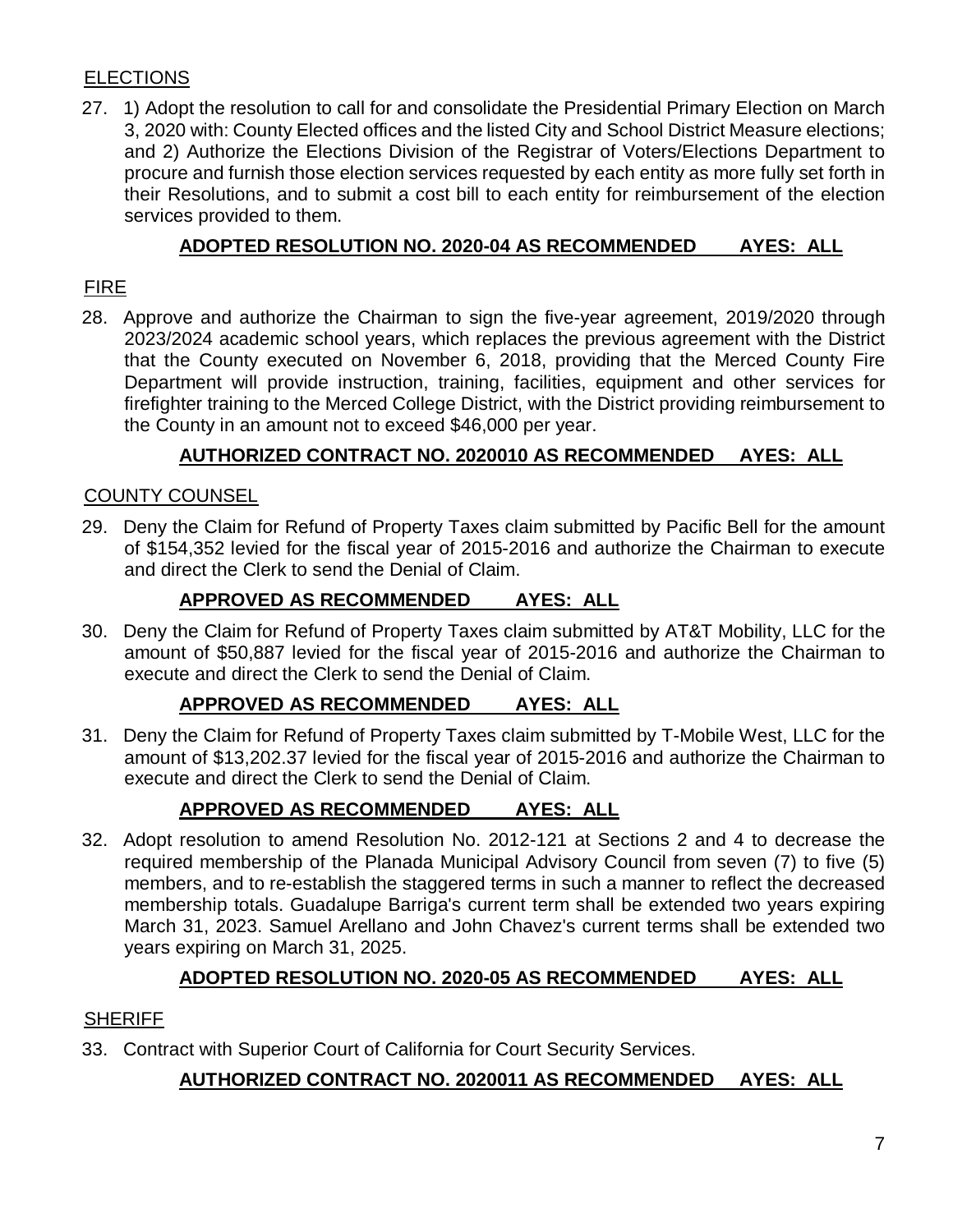#### BOARD OF SUPERVISORS

34. Authorize \$2,000 of District Two's District Special Project Funds to be forwarded to Martin Luther King Jr. Committee in care of Merced County Arts Council Martin Luther King Jr. Committee in support of the Martin Luther King, Jr. Multicultural Event; and approve related budget transfer.

# **APPROVED AS RECOMMENDED AYES: ALL**

#### BOARD APPOINTMENTS

35. Appoint Skye Emery as the Board of Supervisor's ex officio in place of the County Board Chair and Sara Rosenthal as an additional trustee to the Law Library Board of Trustees for 2020.

#### **PULLED – NO ACTION TAKEN**

36. Appoint Satvir Arias to the Merced County Workforce Development Board as stated in Unemployment Insurance Code, Section 14202(a)(2) representative to fill an open seat as a Business Representative until June 30, 2023.

#### **APPROVED AS RECOMMENDED AYES: ALL**

37. Appoint Lynda Munoz to the Merced County Workforce Development Board as stated in Unemployment Insurance Code, Section 14202(a)(2) representative to fill an open seat as a Business Representative until June 30, 2023.

#### **APPROVED AS RECOMMENDED AYES: ALL**

- 38. PULLED
- 39. Reappoint Ron Alberti to serve as a member of the Merced County Mosquito Abatement District representing County Western Rural to either a two-year or four-year term.

# **APPROVED AS RECOMMENDED AYES: ALL**

# *REVIEW BOARD ORDER – SEE PAGE 13*

#### **BOARD INFORMATION & POSSIBLE ACTION ACCEPTED AND PLACED ON FILE AYES: ALL**

40. Public Works re: JOC-007 awarded to Heritage General, JOC-008 awarded to T&S West, JOC-009 awarded to David Marvulli Construction, and JOC-010 awarded to T&S West, each for an amount Not-to-Exceed \$1,000,000 for Building Construction Remodeling, Repairs and Maintenance Services. These contracts are effective for twelve months from October 7, 2019 through October 6, 2020.

#### **CONTRACT NOS. 2017088, 2019017, 2019018 AND 2019019**

- 41. Fish and Game Commission re: Notice of Proposed Regulatory Action relative to sections 360, 361, 362, 364 and 364.1, Title 14, California Code of Regulations, relating to Mammal hunting season 2020-2021.
- 42. Fish and Game Commission re: Notice of Proposed Regulatory Action relative to sections 502 and 507, Title 14, California Code of Regulations, relating to Waterfowl hunting season 2020-2021.
- 43. Mosquito Abatement District re: General Manager's Report for November 19 through December 17, 2019.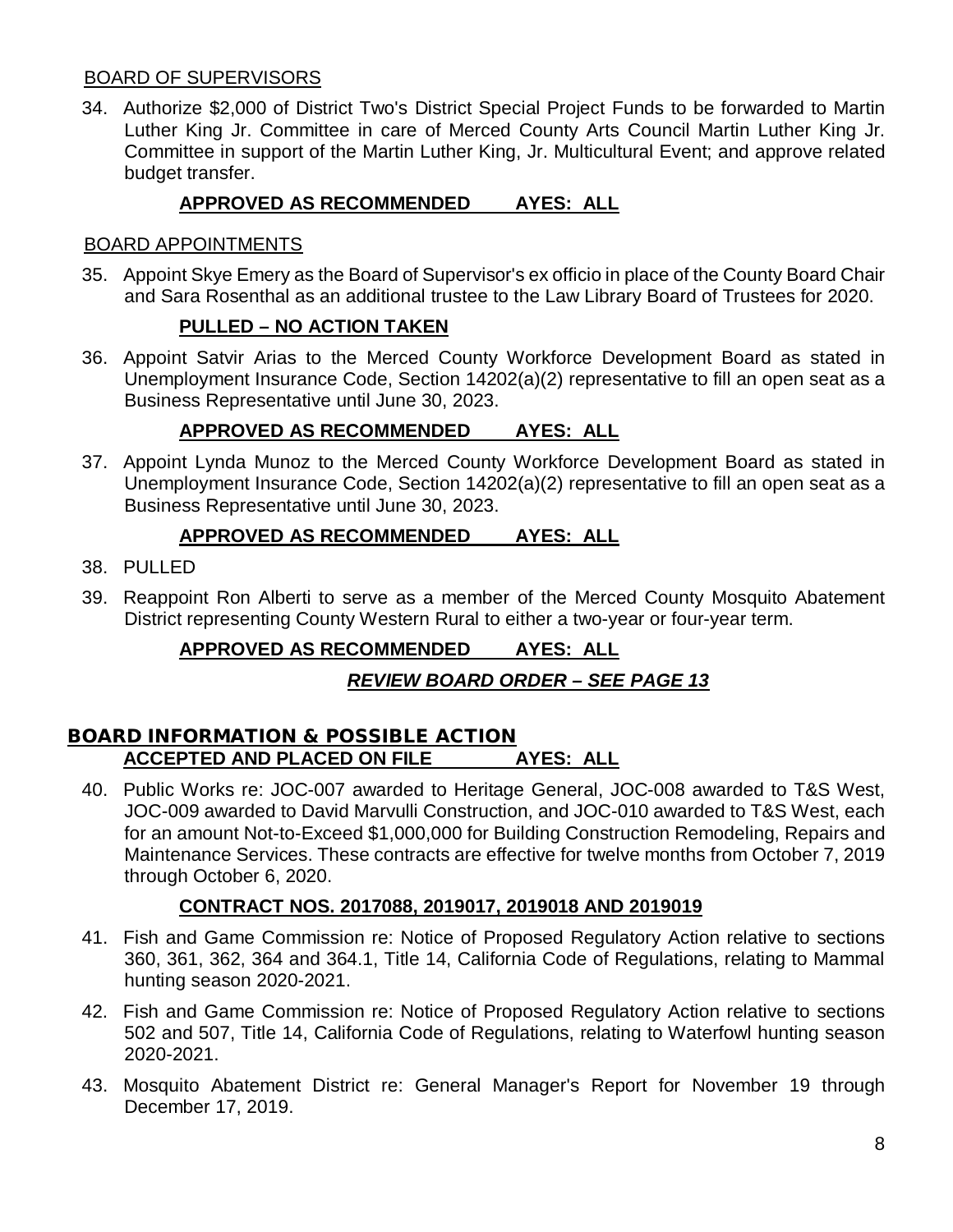- 44. Board Travel Summaries for period of December 2, 2019 through December 6, 2019 pursuant to Government Code Section 53232.3(d).
- 45. United States Dept. of Interior-Bureau of Reclamation re: Petitions for Temporary Transfer License 1986 and Permits 11885, 11886, and 11887 (Applications 23, 234, 1465, and 5638), Friant Division, Central Valley Project, California.

#### **THE BOARD RECESSED TO MEET AS AN IN-HOME SUPPORTIVE SERVICES PUBLIC AUTHORITY AND RECONVENED TO MEET AS A BOARD OF SUPERVISORS**

#### **THE BOARD ADOPTED RESOLUTIONS IN MEMORY OF EARL K. WONG, DR. SCOTT SMITH, DAVID HONEY, ETELVINA ARROYO GARIBAY AND ADJOURNED THE MEETING AT 12:11 P.M. UNTIL TUESDAY, JANUARY 28, 2020 AT 10:00 A.M**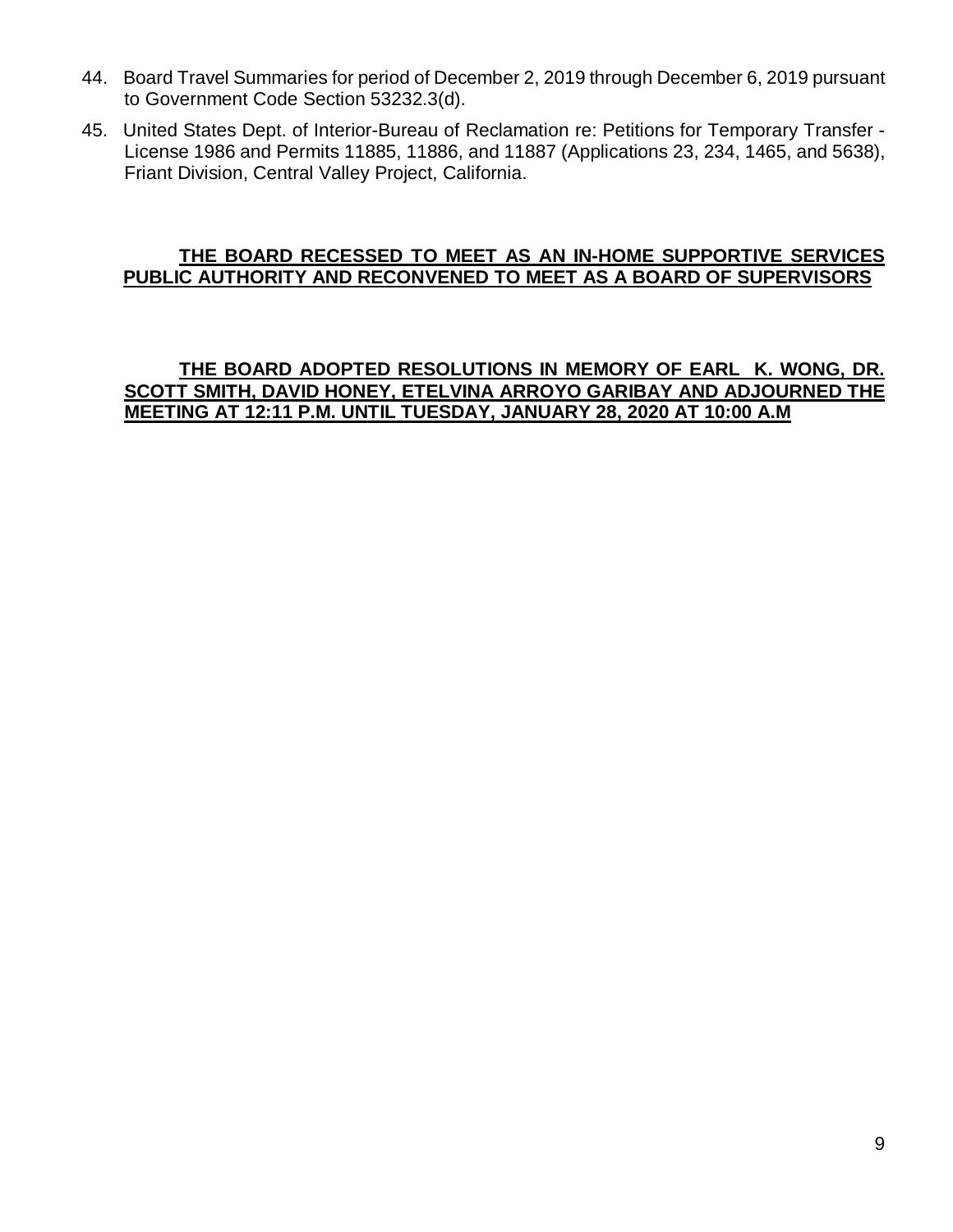#### **10:00 A.M. SCHEDULED ITEM 2020-01-14 PUBLIC OPPORTUNITY**

Yami Valle, with Golden Valley Health Centers speaks about their Grand Opening of the Northview Health Center on January 16, 2020 at noon.

Rosanna Cervantes, IHSS worker speaks in support of a wage increase.

Kathy Coleman, IHSS worker speaks in support of an 80 cent raise.

Paul H. Garcia, Delhi resident states he is concerned about the homeless issue in the County and especially in the Delhi area.

Fernando Aguilera, President of Merced Soccer Academy and business owner speaks about their toy give away they did in December and that it was a tremendous success.

Katrina Bucal, IHSS worker states that she does not know why it has taken so long to give them a wage increase.

Alicia Rodriguez, Planada resident states she has been attending the Planada Municipal Advisory Council meetings for 25 years and further states that Supervisor Espinoza spoke offensively to her during public opportunity to speak.

Present: Pareira, Espinoza, Lor, McDaniel, Silveira

#### **ACTION ITEM NO. 12 2020-01-14 PUBLIC WORKS**

The Clerk announces an item to find that the project is exempt from California Environmental Quality Act (CEQA) review under Government Code section 65660, Subdivision (b), and section 15268 of the CEQA guidelines; approve the reduction in size of the project from 34,000 S.F. to approximately 15,000 S.F.; establish the project budget at \$5,000,000, contingent upon approval of the related budget transfers and award of the Central California Alliance for Health Grant; confirm the project site address as 1411 "B" Street (east 13<sup>th</sup> and "B" Street); direct staff to begin plans and design work for the project; direct staff to return to the Board for consideration/approval of project design and operations; authorize the Director of Public Works to negotiate and execute, without engaging in a competitive process, and after review by County Counsel, Purchasing and Risk, a contract with CRATE in an amount not to exceed \$2,750,000 for the purchase of approximately 45 modified shipping containers for use in the creation of the Navigation Center and Homeless Shelter capable of housing at least 75 people in dormitory style accommodations; and approve related budget transfer (4/5 Vote Required) is before the Board for consideration.

Alexandra Pierce, Deputy County Executive Officer and John Ceccoli, Management Analyst present a power point presentation covering the following: Overview, Historical County Homeless Services, Newly Added County Programs and Activities, Gradually Increasing County Role, Martin v. City of Boise (9<sup>th</sup> Circuit 2018) No. 15-35845, 2019 Regional Summary, 2020 Homelessness Landscape, Homeless Projects Proposals 2020, Navigation Center Definition, Navigation Center Project 1 City of Merced, Navigation Center Project 2 County-wide Distributive Housing, 2020 Available Regional Funding, and Next Steps.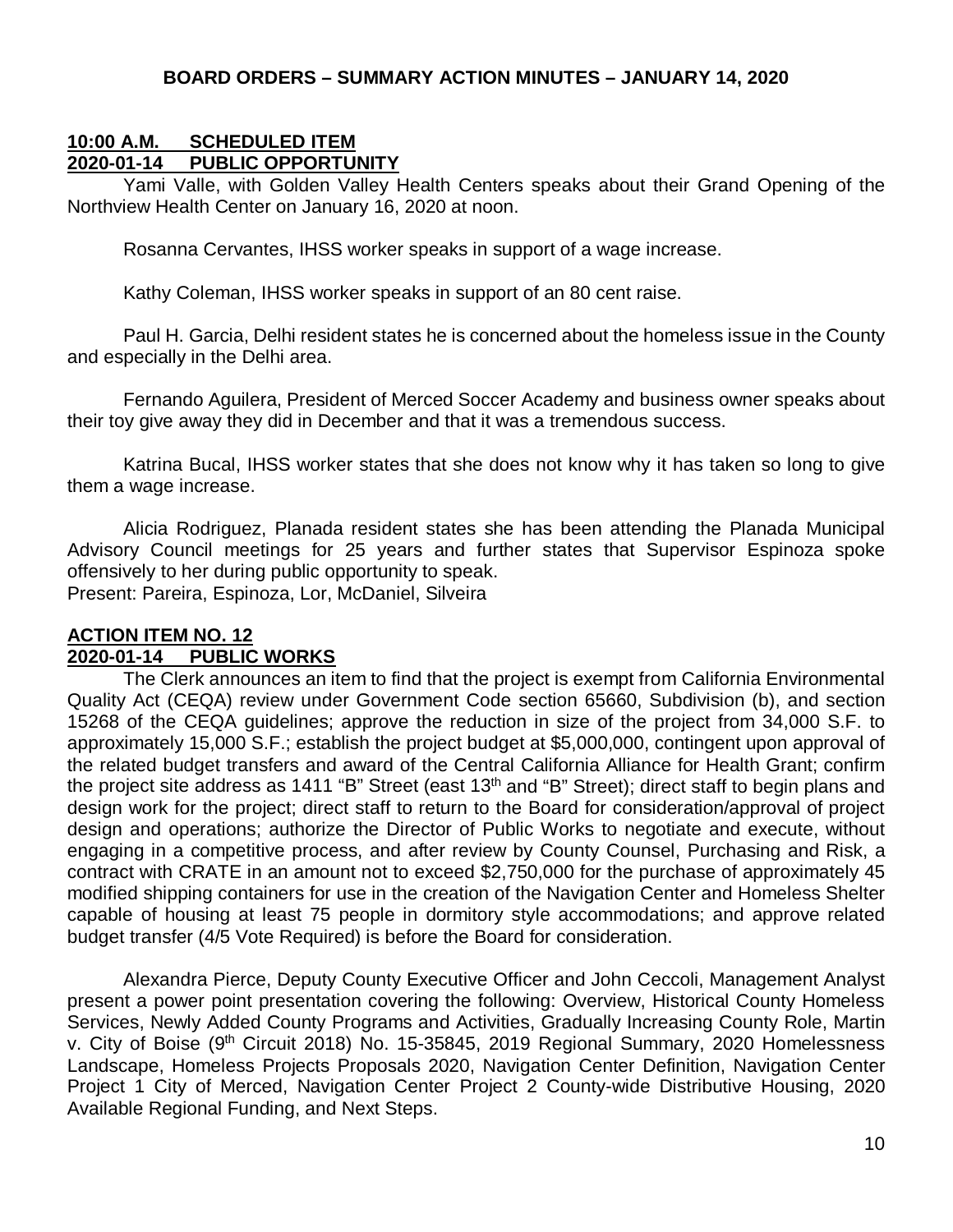Supervisor McDaniel thanks Ms. Pierce and Mr. Ceccoli for the presentation and questions how many homeless we have right now in Merced County, and how many beds will be available.

Ms. Pierce responds with the number from the homeless count in January of 2019, that was at 607.

Mr. Ceccoli responds that there will be 125 to 145 beds.

Supervisor McDaniel comments about the Martin v. City of Boise case and states that he appreciates everything that Assemblymember Adam Gray has done.

Mr. Ceccoli speaks about implementation of Martin v. City of Boise ruling, there would be a gradual engagement, offering choices to individuals and the enforcement component behind it.

Supervisor McDaniel questions if the current shelters / beds are full?

Mr. Ceccoli responds that they are not full and that a few are available through the Rescue Mission's bridge home. He furthers states that communication and engagement is the key.

Supervisor Pareira questions the "Authorize match of \$2,500,000 from Senate Bill 850 allocation to the County of Merced, which has already been received".

Ms. Pierce clarifies that it is an over match.

Supervisor Pareira comments that it has to be the person's choice, and questions if there has been any negative feedback received.

Ms. Pierce states that they have received very positive feedback from the Continuum of Care last week when it was presented to them. She further states that last night they presented to a neighborhood council and they had many questions.

Supervisor Silveira comments that it was an excellent presentation with a lot of information and that he cannot say enough about Assemblymember Adam Gray's support. He states that we are changing the way we are looking at homeless and questions how do we better manage our homeless problem. Supervisor Silveira states that this is an "everyone problem" not just the County.

Supervisor Lor states she appreciates and agrees with her colleagues comments and thanks Mr. Ceccoli and Ms. Pierce for the presentation. She further states that the public will not see the changes overnight and asks for continued patience. Supervisor Lor questions the number of families that are homeless.

Ms. Pierce responds that we have been very fortunate in Merced County due to our Human Services Agency, that have been able to meet their needs through hotel vouchers/housing navigation and assisting them with permanent housing. Within Merced County there is not currently a need to have emergency shelter situations for families.

County Counsel James Fincher points out a typographical error on page 15 of the power point presentation that is legally necessary, the correct CEQA exemption should be 15268.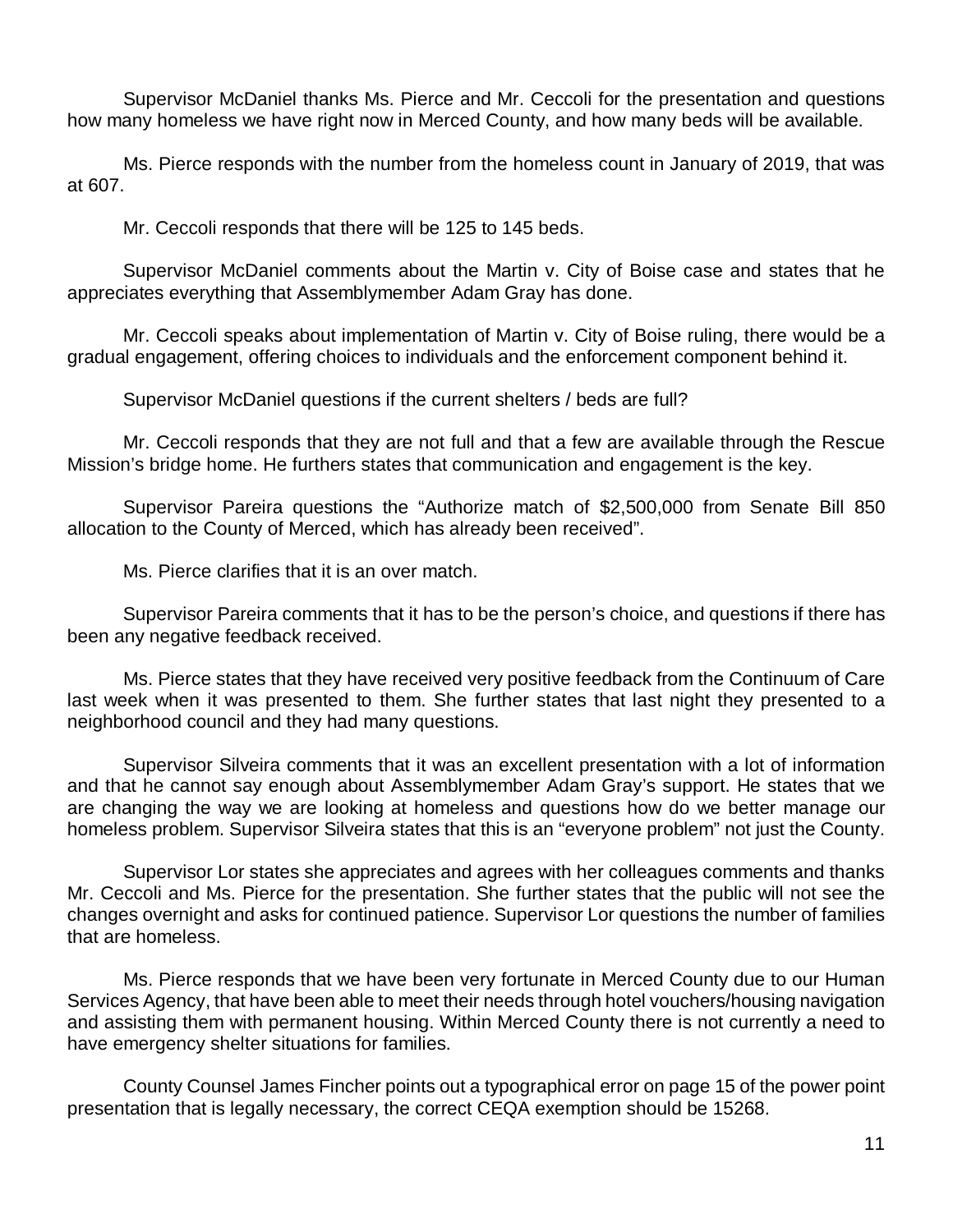Supervisor Espinoza thanks everyone for their comments and that there was a lot of good information. He states he knows that we all receive calls regarding the homeless.

The Chairman asks if there is anyone present wishing to speak on this item. The following speak:

Fernando Aguilera, Paul Garcia and Barry Anderson.

Upon motion of Supervisor Silveira, seconded by Supervisor McDaniel, duly carried, the Board finds that the project is exempt from California Environmental Quality Act (CEQA) review under Government Code section 65660, Subdivision (b), and section 15268 of the CEQA guidelines; approve the reduction in size of the project from 34,000 S.F. to approximately 15,000 S.F.; establishes the project budget at \$5,000,000, contingent upon approval of the related budget transfers and award of the Central California Alliance for Health Grant; confirm the project site address as 1411 "B" Street (east 13<sup>th</sup> and "B" Street); directs staff to begin plans and design work for the project; directs staff to return to the Board for consideration/approval of project design and operations; authorizes the Director of Public Works to negotiate and execute, without engaging in a competitive process, and after review by County Counsel, Purchasing and Risk, authorizes Contract No. 2020002 with CRATE in an amount not to exceed \$2,750,000 for the purchase of approximately 45 modified shipping containers for use in the creation of the Navigation Center and Homeless Shelter capable of housing at least 75 people in dormitory style accommodations; and approves related budget transfer. (4/5 Vote Required).

Ayes: Espinoza, Lor, McDaniel, Pareira, Silveira

#### **ACTION ITEM NO. 18 2020-01-14 HEALTH**

The Clerk announces an item to ratify the Grant Agreement with the California Endowment for the Health Equity Project to increase awareness of the social determinants of health; authorize the Director of Public Health or designee to electronically sign all copies of the Grant Agreement; and approve related Budget Transfer (4/5 Vote Required) is before the Board for consideration.

Supervisor Lor thanks Health staff for their work they are doing with the Health Equity Project.

Upon motion of Supervisor Silveira, seconded by Supervisor Lor, duly carried, the Board ratifies the Grant Agreement with the California Endowment for the Health Equity Project to increase awareness of the social determinants of health; authorizes the Director of Public Health or designee to electronically sign all copies of the Grant Agreement (County Contract No. 2020005); and approves Budget Transfer. (4/5 Vote Required)

Ayes: Espinoza, Lor, McDaniel, Pareira, Silveira

#### **ACTION ITEM NO. 26 2020-01-14 PROBATION**

The Clerk announces Memorandum of Understanding with California State University Stanislaus allowing university students to participate in internships with the Merced County Probation Department for a one-year period, renewing automatically for up to four years commencing when the MOU is executed is before the Board for consideration.